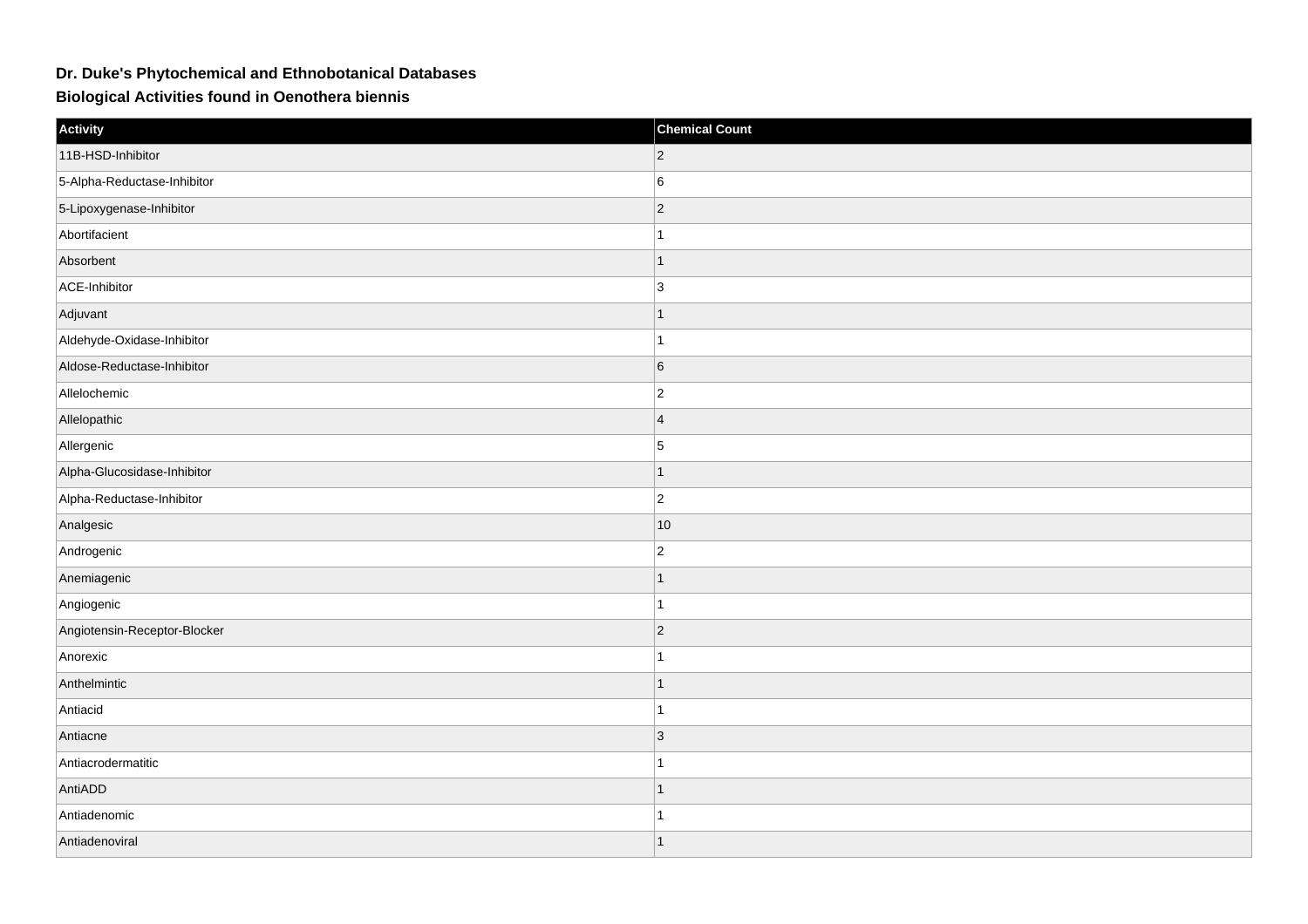| Activity             | <b>Chemical Count</b> |
|----------------------|-----------------------|
| Antiadenovirus       | $\vert$ 1             |
| Antiaflatoxin        | 3                     |
| Antiaggregant        | $\overline{7}$        |
| Antiaging            | $ 2\rangle$           |
| Antiakathisic        | $\mathbf{1}$          |
| Antialcoholic        | $\overline{4}$        |
| Antialdosteronic     | 1                     |
| Antialkali?          | $\mathbf 1$           |
| Antialkalotic        |                       |
| Antiallergenic       | $\mathbf{1}$          |
| Antiallergic         | $\overline{4}$        |
| Antialopecic         | $\overline{4}$        |
| Antialzheimeran      | $\overline{3}$        |
| Antianaphylactic     | $\overline{4}$        |
| Antiandrogenic       | $\overline{4}$        |
| Antianemic           | $ 3\rangle$           |
| Antianginal          | $\overline{c}$        |
| Antiangiogenic       | $\overline{4}$        |
| Antianorectic        | $\mathbf 1$           |
| Antianorexic         | $\vert$ 1             |
| Antianxiety          | ∣3                    |
| Antiarrhythmic       | $\vert$ 5             |
| Antiarteriosclerotic | $\overline{c}$        |
| Antiarthritic        | $ 10\rangle$          |
| Antiasphyctic        | $\mathbf{1}$          |
| Antiasthmatic        | $\vert 5 \vert$       |
| Antiatherogenic      | $\overline{1}$        |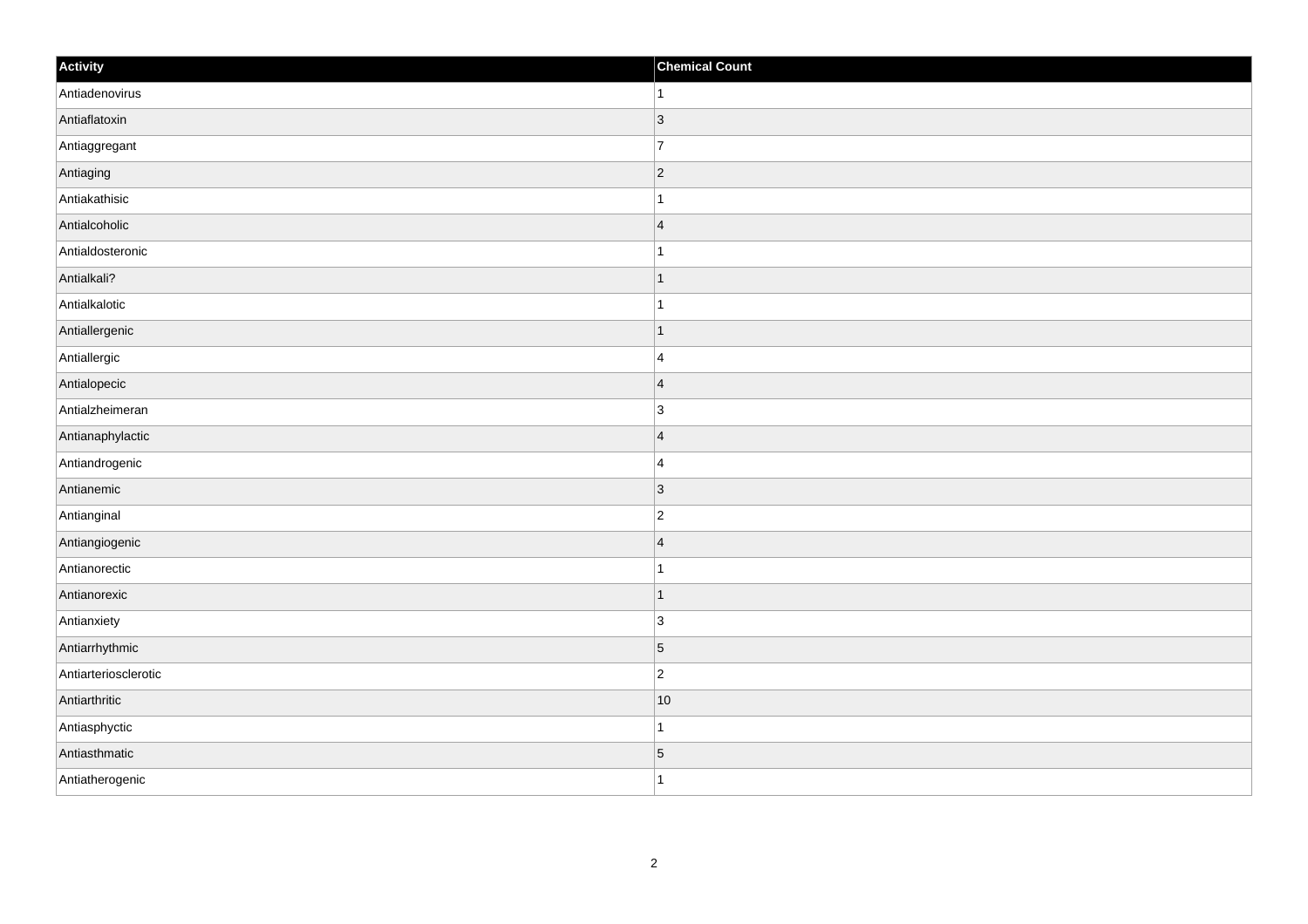| Activity                 | <b>Chemical Count</b>    |
|--------------------------|--------------------------|
| Antiatherosclerotic      | $6\phantom{.}$           |
| Antibacterial            | 16                       |
| AntiBPH                  |                          |
| Antibronchitic           |                          |
| Anticancer               | $\overline{7}$           |
| Anticancer (Breast)      |                          |
| Anticancer (Cervix)      | $ 2\rangle$              |
| Anticancer (Colon)       | $\overline{2}$           |
| Anticancer (Esophagus)   |                          |
| Anticancer (Forestomach) |                          |
| Anticancer (Liver)       |                          |
| Anticancer (Lung)        |                          |
| Anticancer (Mouth)       | $\overline{\phantom{a}}$ |
| Anticancer (Skin)        | 1                        |
| Anticanker               | 2                        |
| Anticarcinogenic         | $\overline{2}$           |
| Anticarcinomic           |                          |
| Anticarcinomic (Breast)  |                          |
| Anticariogenic           | $\vert$ 3                |
| Anticataract             | $\overline{5}$           |
| Anticephalagic           |                          |
| AntiCFS                  |                          |
| Anticheilitic            | -1                       |
| Anticlastogen            | $\overline{c}$           |
| Anticlimacteric          | $\vert$ 2                |
| Anticoeliac              |                          |
| Anticold                 |                          |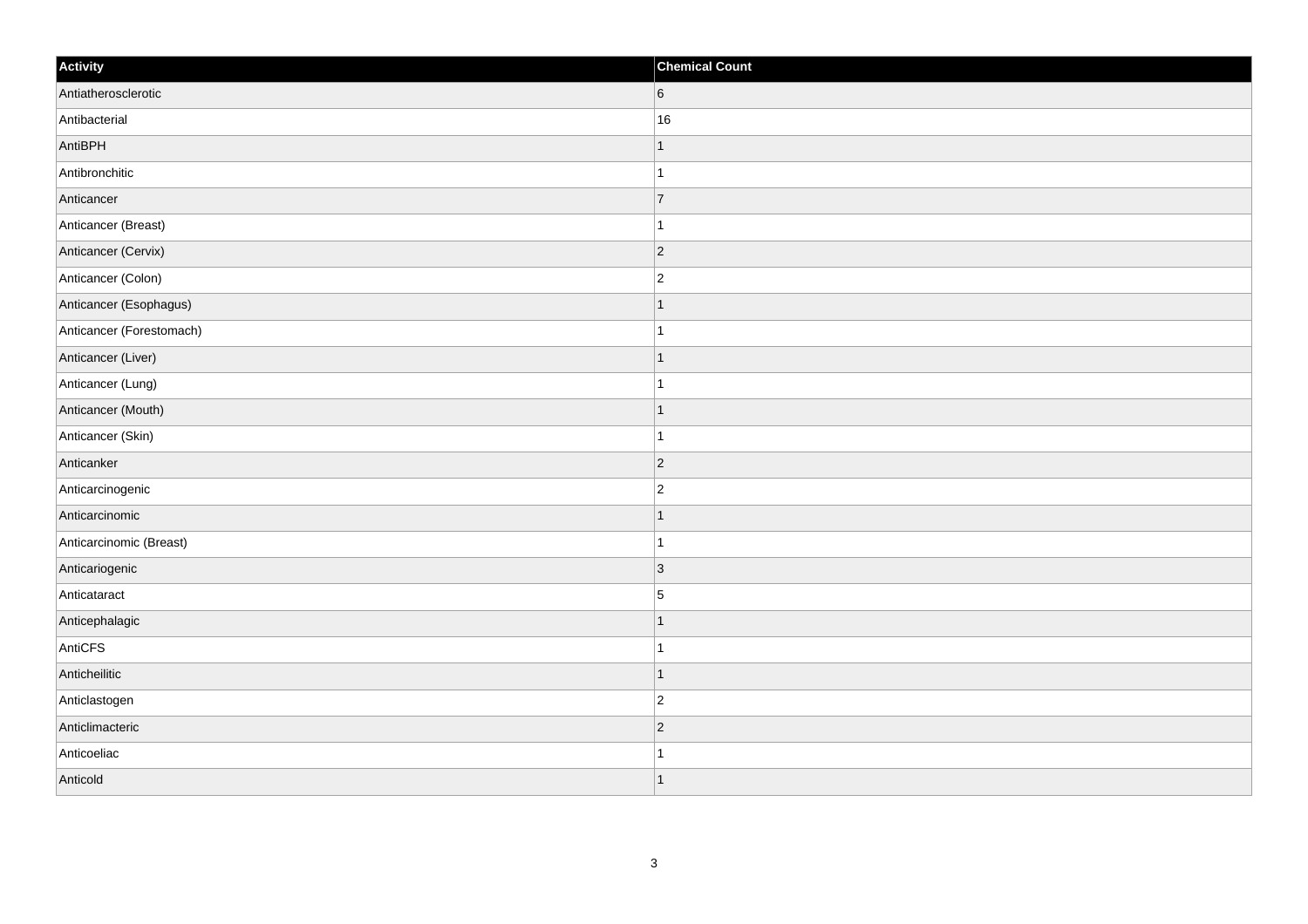| Activity                 | <b>Chemical Count</b> |
|--------------------------|-----------------------|
| Anticolitic              | $\overline{2}$        |
| Anticomplementary        |                       |
| Anticonvulsant           | $\overline{c}$        |
| Anticoronary             | $\overline{4}$        |
| AntiCrohn's              | $\overline{c}$        |
| AntiCRP                  |                       |
| Anticystitic             | 1                     |
| Antidandruff             | $\overline{2}$        |
| Antidementia             | $\overline{3}$        |
| Antidepressant           | 7                     |
| Antidepressant?          | $\mathbf 1$           |
| Antidermatitic           | $\mathbf 1$           |
| Antidermatotic           | 1                     |
| Antidiabetic             | $\overline{7}$        |
| Antidiabetic?            |                       |
| Antidiarrheic            | $ 2\rangle$           |
| Antidiscotic             | 1                     |
| Antidote (Acetaminophen) | $\mathbf 1$           |
| Antidote (Aluminum)      | 1                     |
| Antidote (Cadmium)       | 1                     |
| Antidote (Hypoglycin-A)  | 1                     |
| Antidote (lodine)        | $\mathbf{1}$          |
| Antidote (Lead)          | 1                     |
| Antidote (Paracetamol)   | $\overline{1}$        |
| Antidysenteric           | $\mathbf 1$           |
| Antidysgeuzic            | 1                     |
| Antidyskinetic           | $\overline{c}$        |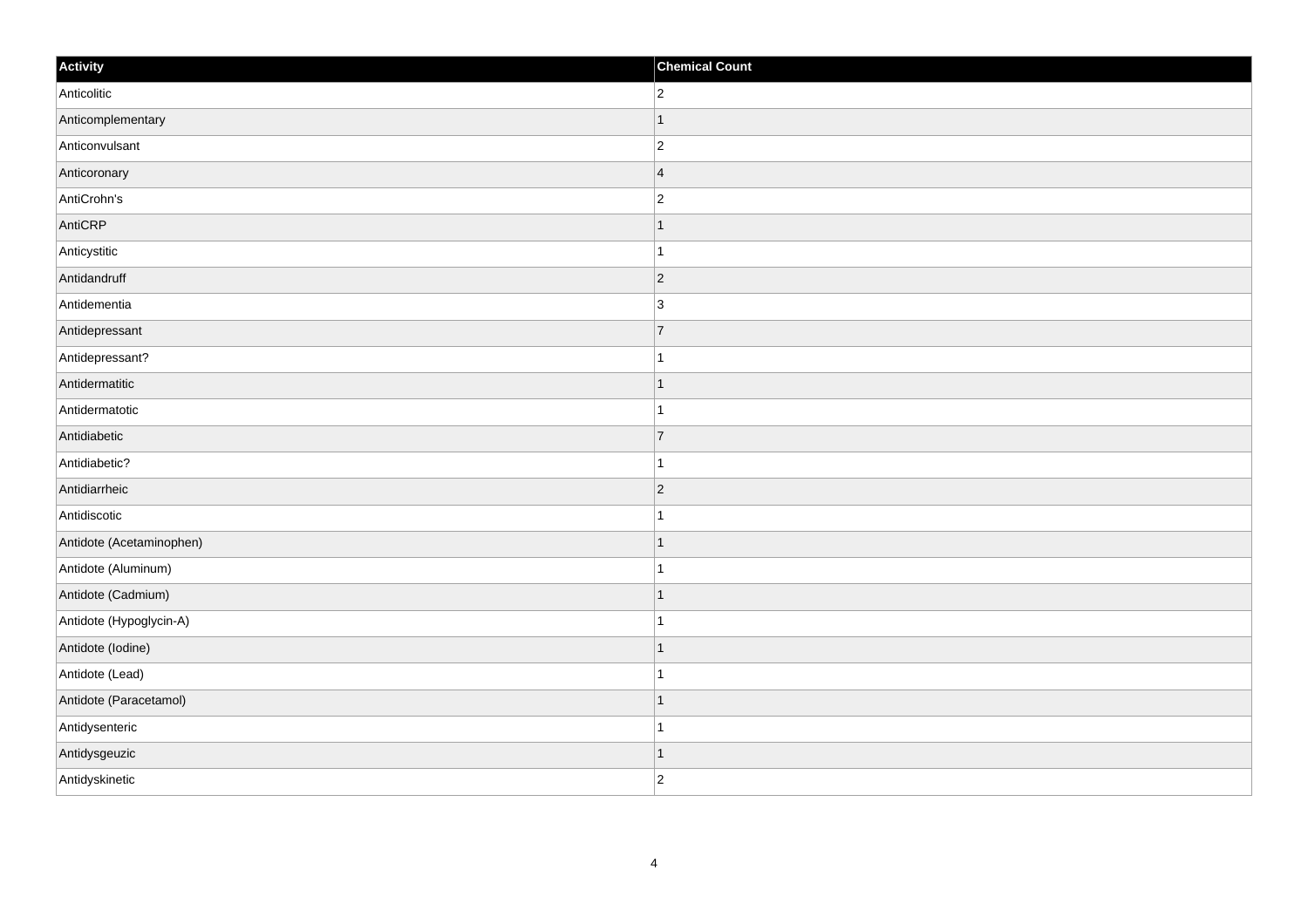| Activity             | <b>Chemical Count</b>    |
|----------------------|--------------------------|
| Antidysmenorrheic    | $ 2\rangle$              |
| AntiEBV              |                          |
| Antieczemic          | $\overline{5}$           |
| Antiedemic           | $6\phantom{.}6$          |
| Antielastase         | $\overline{2}$           |
| Antiencephalitic     |                          |
| Antiencephalopathic  | $6\overline{6}$          |
| Antiencephalopathic? | 1                        |
| Antiendometriotic    |                          |
| Antienterotic        |                          |
| Antiepileptic        | $\overline{4}$           |
| Antiescherichic      | $\overline{3}$           |
| Antiestrogenic       | $\vert$ 3                |
| Antifatigue          | $\overline{3}$           |
| Antifeedant          | $\vert 3 \vert$          |
| Antifertility        | $\overline{3}$           |
| Antifibrinolytic     | $\vert$ 3                |
| Antifibromyalgic     |                          |
| Antifibrosarcomic    | $\mathbf{1}$             |
| Antifibrotic         | -1                       |
| Antiflu              | $\vert$ 4                |
| Antifuruncular       |                          |
| Antigastric          | 1                        |
| Antigastritic        |                          |
| Antigastrotic        | 1                        |
| Antigingivitic       | $\overline{2}$           |
| Antiglaucomic        | $\overline{\phantom{a}}$ |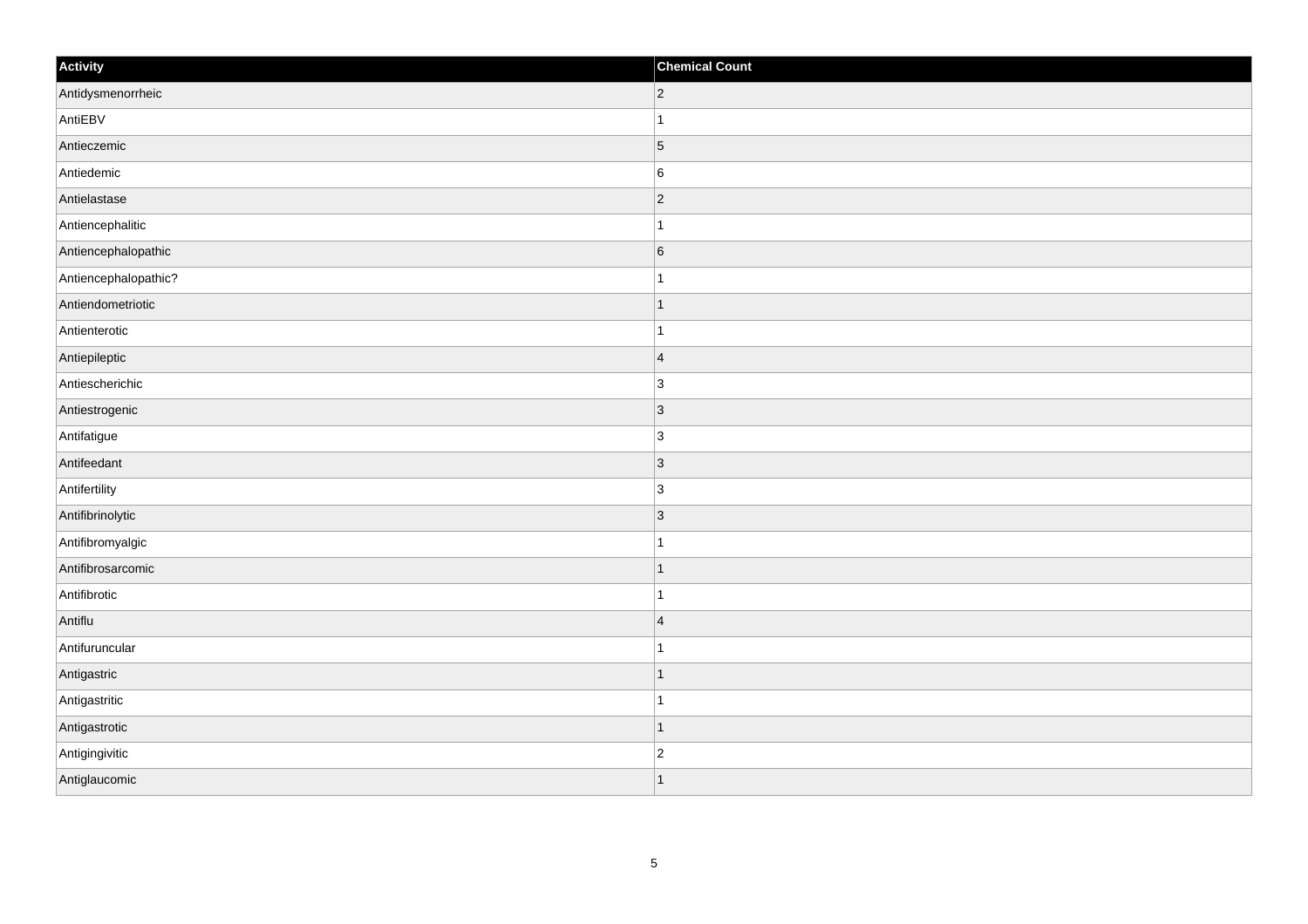| Activity                  | <b>Chemical Count</b> |
|---------------------------|-----------------------|
| Antigonadotrophic         | $\mathbf{1}$          |
| Antigonadotropic          | $\overline{c}$        |
| Antigranular              | 1                     |
| AntiGTF                   | $ 2\rangle$           |
| Antihangover              | $\mathbf 1$           |
| Antihemolytic             |                       |
| Antihepatitic             | 1                     |
| Antihepatoadenomic        |                       |
| Antihepatotic             |                       |
| Antihepatotoxic           | 8                     |
| Antiherpetic              | $\overline{7}$        |
| Antiherpetic?             |                       |
| Antihistaminic            | $\overline{4}$        |
| AntiHIV                   | $\overline{7}$        |
| Antihomocystinuric        |                       |
| Antihydrophobic           | $\mathbf{1}$          |
| Antihyperammonemic        | $\mathbf 1$           |
| Antihypercholesterolemic  | $ 2\rangle$           |
| Antihyperglycemic         | $\mathbf{1}$          |
| Antihyperkinetic          | $\overline{2}$        |
| Antihyperlipoproteinaemic | 1                     |
| Antihypertensive          | 9                     |
| Antihyperthyroid          | $\overline{c}$        |
| Antihypoglycemic          | -1                    |
| Antiichthyosic            | $\overline{1}$        |
| Antiimplantation          | $\mathbf 1$           |
| Antiimpotence             | $\overline{2}$        |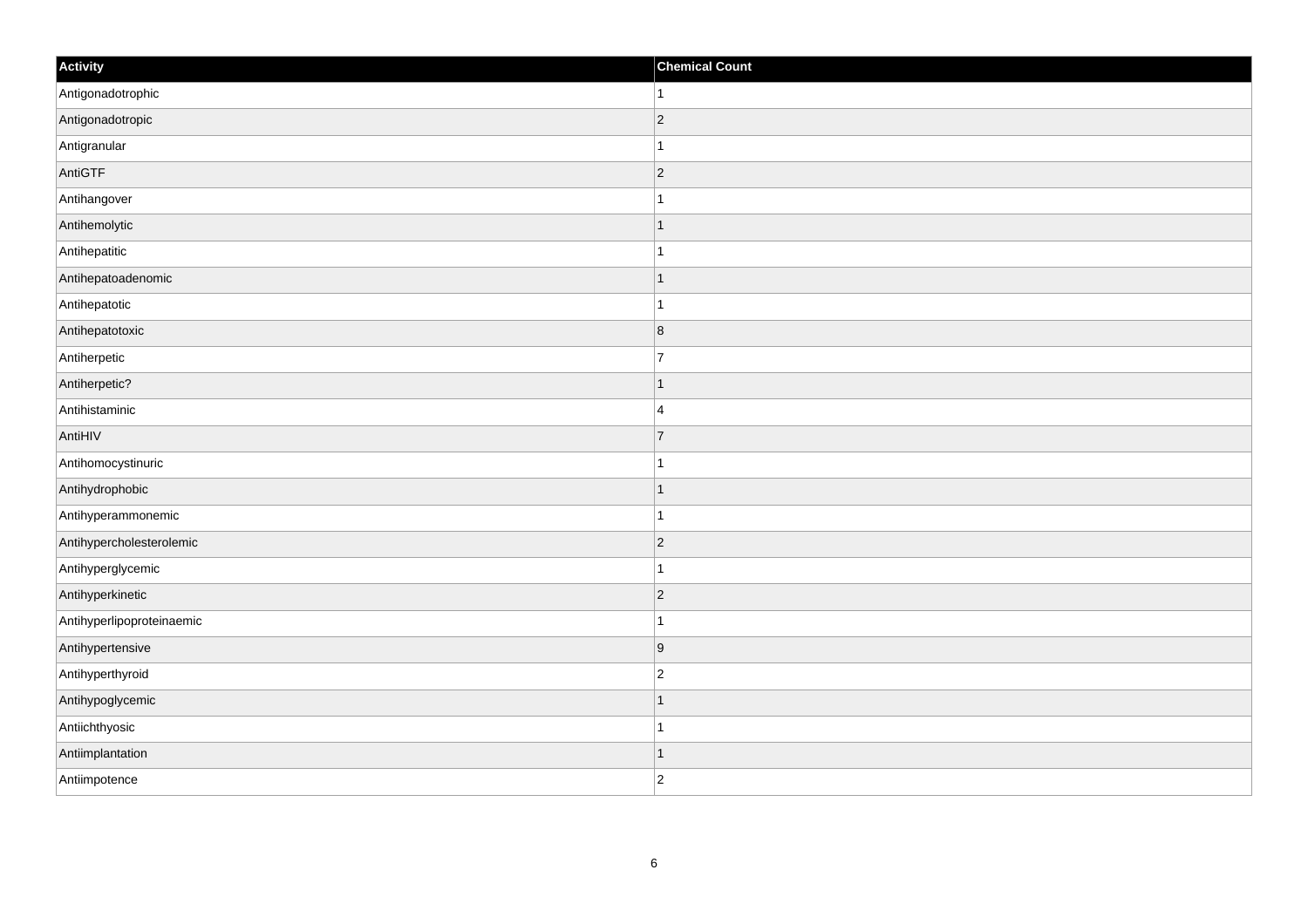| Activity           | <b>Chemical Count</b> |
|--------------------|-----------------------|
| Antiinfarctal      | $\vert$ 1             |
| Antiinfective      | $\mathbf{1}$          |
| Antiinfertility    | 3                     |
| Antiinflammatory   | 23                    |
| Antiinsomniac      | $\overline{4}$        |
| Antiischemic       | $ 2\rangle$           |
| AntiLegionella     | $ 2\rangle$           |
| Antileishmanic     | $\overline{c}$        |
| Antilepric         | $\mathbf 1$           |
| Antileukemic       | 8                     |
| Antileukonychic    | 1                     |
| Antileukotriene    | $ 2\rangle$           |
| Antileukotriene-D4 | 3                     |
| Antilipolytic      | $\mathbf 1$           |
| Antilipoperoxidant | $\overline{1}$        |
| Antilithic         | $\overline{3}$        |
| AntiLyme           | $\mathbf 1$           |
| Antilymphocytic    | $\mathbf 1$           |
| Antilymphomic      | 2                     |
| Antimaculitic      | $\overline{c}$        |
| Antimalarial       | 3                     |
| Antimanic          | $\mathbf{1}$          |
| Antimastalgic      | $\vert$ 1             |
| Antimelanogenic    | $\overline{c}$        |
| Antimelanomic      | $\mathbf{1}$          |
| Antimenopausal     | $\overline{3}$        |
| Antimenorrhagic    | $\overline{4}$        |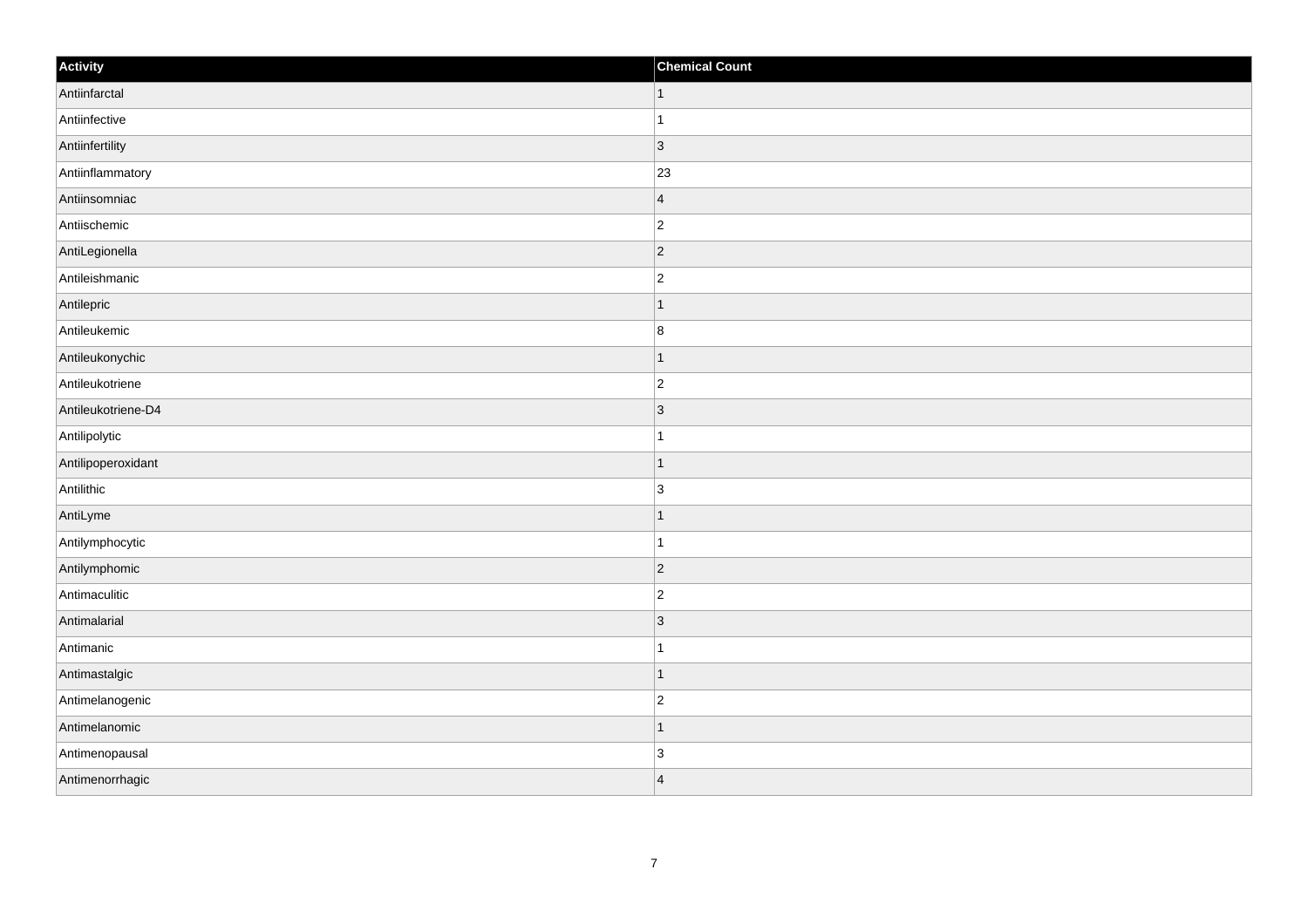| Activity                  | <b>Chemical Count</b> |
|---------------------------|-----------------------|
| Antimetastatic            | 3 <sup>1</sup>        |
| Antimigraine              | $ 2\rangle$           |
| Antimitotic               | 1                     |
| Antimitral-valve-prolapse | $\vert$ 1             |
| Antimorphinic             | $\mathbf{1}$          |
| AntiMRSA                  | $\mathbf 1$           |
| AntiMS                    | 3                     |
| Antimutagenic             | 11                    |
| Antimyocarditic           |                       |
| Antineoplastic            | $\overline{1}$        |
| Antinephritic             | $\overline{c}$        |
| Antinephrolytic           |                       |
| Antinesidioblastosic      | $\mathbf{1}$          |
| Antineuralgic             | $\mathbf 1$           |
| Antineuropathic           | $\overline{2}$        |
| Antineurotic              | $\vert$ 1             |
| Antinitrosaminic          | 6                     |
| Antinociceptive           | $\vert 5 \vert$       |
| Antinyctalopic            | $\mathbf 1$           |
| Antiobesity               | $\overline{4}$        |
| Antioncychomycotic        | $\mathbf{1}$          |
| Antiophidic               | $\vert 5 \vert$       |
| Antiosteoarthritic        | 1                     |
| Antiosteoporotic          | $\overline{7}$        |
| Antiototic                | $\overline{1}$        |
| Antioxalate               | $\vert$ 1             |
| Antioxidant               | 28                    |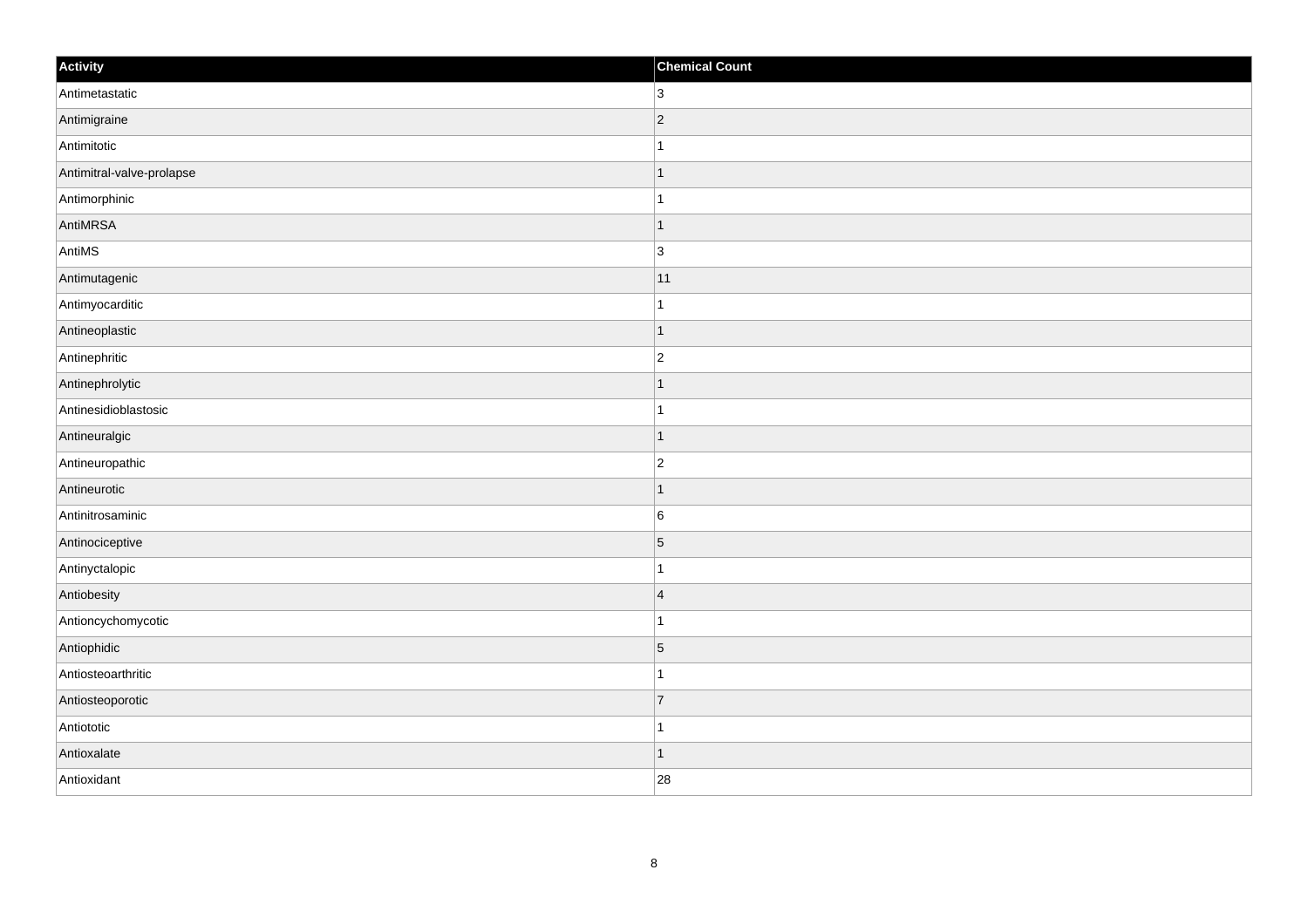| Activity            | <b>Chemical Count</b>   |
|---------------------|-------------------------|
| Antioxidant?        | $ 2\rangle$             |
| Antipancreatitic    | $\mathbf{1}$            |
| Antiparkinsonian    | $\overline{5}$          |
| Antipellagric       | $\mathbf{1}$            |
| Antiperiodic        | $\mathbf{1}$            |
| Antiperiodontal     | $\mathbf{1}$            |
| Antiperiodontic     | $ 2\rangle$             |
| Antiperiodontitic   | 3                       |
| Antiperistaltic     | $\mathbf{1}$            |
| Antipermeability    | $\mathbf{1}$            |
| Antiperoxidant      | $\overline{\mathbf{8}}$ |
| Antipharyngitic     | $\mathbf{1}$            |
| Antiphenylketonuric | $ 2\rangle$             |
| Antiplaque          | $\overline{5}$          |
| Antiplasmodial      | $ 2\rangle$             |
| AntiPMS             | $\overline{5}$          |
| Antipodagric        | $\mathbf{1}$            |
| Antipodriac         | $\mathbf{1}$            |
| Antipolio           | $ 2\rangle$             |
| Antiprogestational  | $\mathbf{1}$            |
| Antiprolactin       | $\vert$ 1               |
| Antiproliferant     | $\vert$ 2               |
| Antiprostaglandin   | $\overline{5}$          |
| Antiprostanoid      | $\mathbf{1}$            |
| Antiprostatadenomic | $\vert$ 1               |
| Antiprostatitic     | 8                       |
| Antiprostatotic     | $\mathbf{1}$            |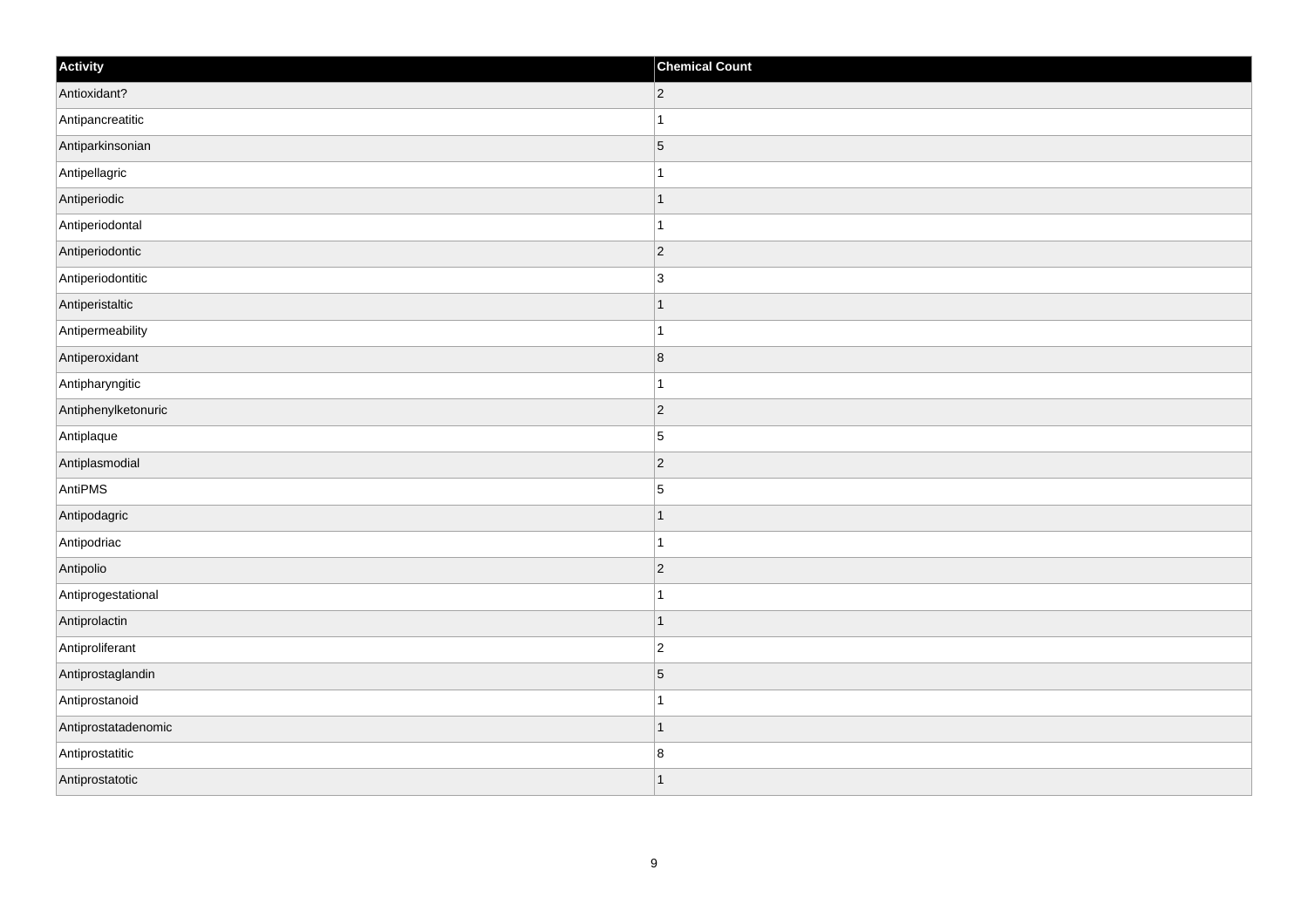| Activity           | <b>Chemical Count</b> |
|--------------------|-----------------------|
| Antiproteolytic    | $\vert$ 1             |
| Antipruritic       | $\mathbf{1}$          |
| Antipsoriac        | $\overline{c}$        |
| Antipsychotic      | $\vert$ 1             |
| Antipyretic        | $\overline{c}$        |
| Antiradicular      | $ 10\rangle$          |
| AntiRaynaud's      | $\overline{c}$        |
| Antirenitic        | $\mathbf 1$           |
| Antiretardation    |                       |
| Antiretinopathic   | $\vert$ 1             |
| Antiretinotic      | $\mathbf{1}$          |
| Antirheumatic      | 8                     |
| Antiscoliotic      | $\mathbf{1}$          |
| Antiseborrheic     | $\mathbf 1$           |
| Antiseptic         | 8                     |
| Antiserotonin      | $ 2\rangle$           |
| Antisickling       | $\overline{3}$        |
| Antispare-Tire     | 1                     |
| Antispasmodic      | 8                     |
| Antispasmophilic   | 1                     |
| Antistaphylococcic | $\overline{4}$        |
| Antistomatitic     | $ 2\rangle$           |
| Antistreptococcic  | $\overline{c}$        |
| Antistress         | $ 2\rangle$           |
| Antistroke         | $\overline{3}$        |
| Antisunburn        | $\vert$ 1             |
| Antisyndrome-X     | 3                     |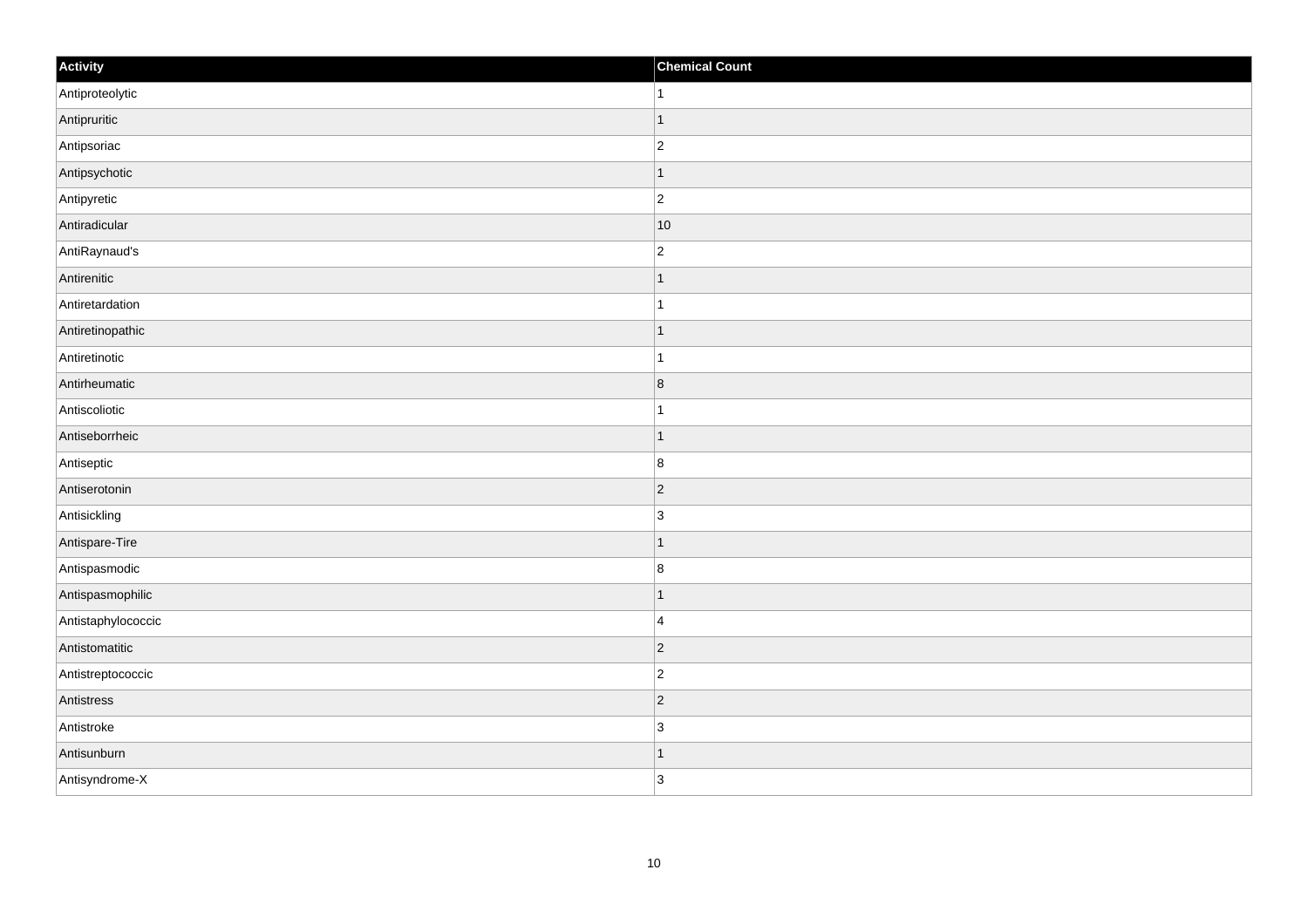| Activity                | <b>Chemical Count</b> |
|-------------------------|-----------------------|
| Antithiamin             | $ 2\rangle$           |
| Antithrombic            | $\overline{c}$        |
| Antithyroid             | $ 2\rangle$           |
| Antitic                 | 1                     |
| Antitinnitic            | $\mathbf 1$           |
| Antitriglyceride        |                       |
| Antitrypanosomic        | $\overline{1}$        |
| Antitumor               | 18                    |
| Antitumor (Bladder)     | $ 2\rangle$           |
| Antitumor (Breast)      | $\overline{2}$        |
| Antitumor (Cervix)      | 1                     |
| Antitumor (Colon)       | $\overline{3}$        |
| Antitumor (Forestomach) | $\vert$ 1             |
| Antitumor (Liver)       | $\mathbf{1}$          |
| Antitumor (Lung)        | $ 2\rangle$           |
| Antitumor (Mouth)       | $\mathbf{1}$          |
| Antitumor (Ovary)       | $\mathbf 1$           |
| Antitumor (Prostate)    | 1                     |
| Antitumor (Skin)        | $\overline{4}$        |
| Antitumor (Stomach)     | 1                     |
| Antitumor-Promoter      | $\overline{7}$        |
| Antitussive             | $\mathbf{1}$          |
| Antitympanitic          | $\vert$ 1             |
| Antiulcer               | 11                    |
| Antiulcerogenic         | $\mathbf 1$           |
| Antiuremic              | 1                     |
| Antiurethrotic          | $\mathbf{1}$          |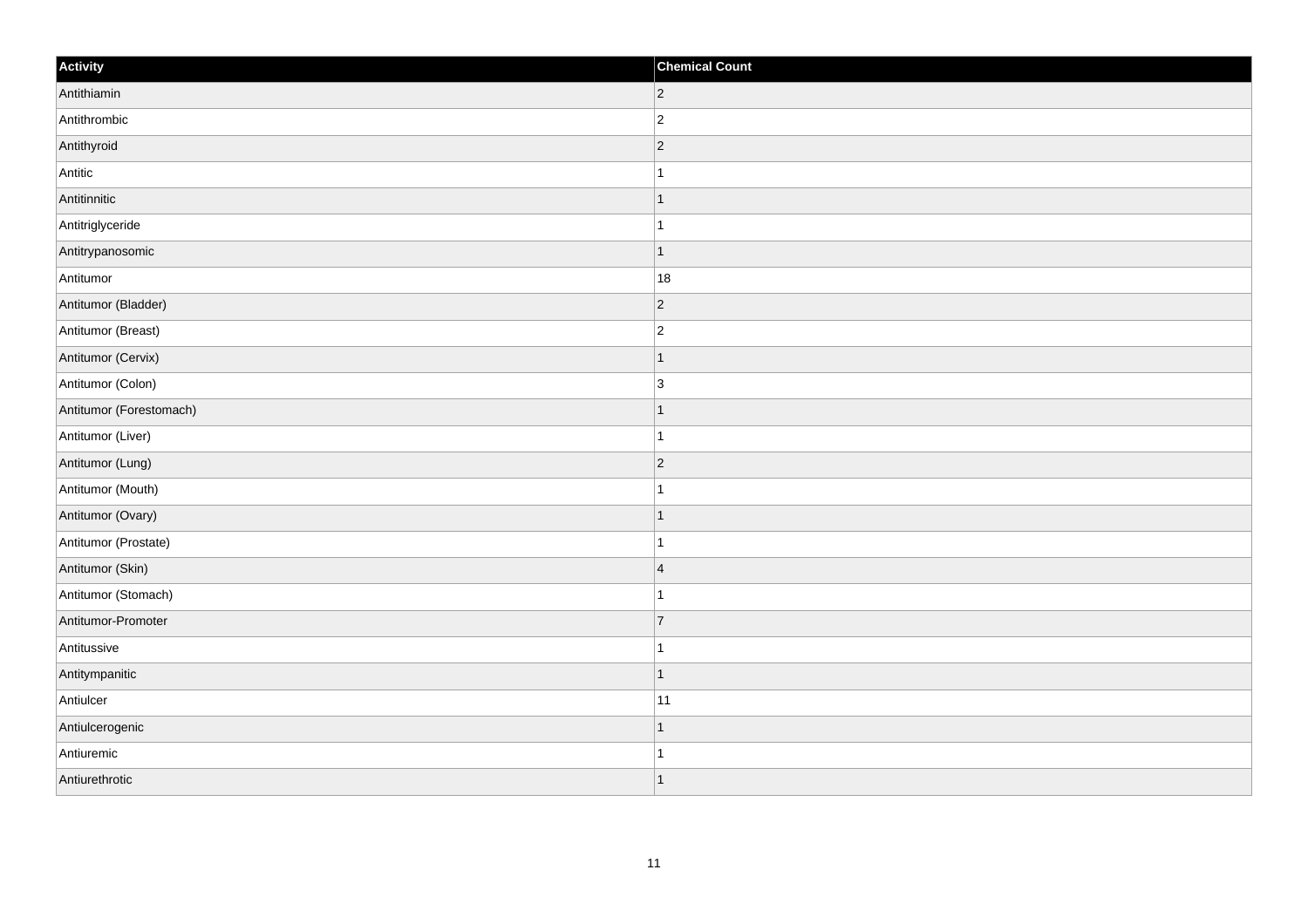| Activity                         | <b>Chemical Count</b>   |
|----------------------------------|-------------------------|
| Antivaccinia                     | $\mathbf{1}$            |
| Antiviral                        | 13                      |
| Antiviral?                       | 1                       |
| Antivitiligic                    | $\mathbf{1}$            |
| Antiyeast                        | $\mathbf{1}$            |
| Anxiolytic                       | $6\overline{6}$         |
| Aphrodisiac                      | $\mathbf{1}$            |
| Apoptotic                        | $6\overline{6}$         |
| Aromatase-Inhibitor              | -1                      |
| Artemicide                       | $ 2\rangle$             |
| Arteriodilator                   | 1                       |
| Astringent                       | $ 3\rangle$             |
| ATPase-Inhibitor                 | $\mathbf{1}$            |
| Bacteristat                      | $\overline{2}$          |
| Beta-Blocker                     | $\boldsymbol{2}$        |
| Bradycardiac                     | $\overline{1}$          |
| Bronchodilator                   | $\mathbf{1}$            |
| Calcium-Antagonist               | $\overline{2}$          |
| Calcium-Channel-Blocker          | $\mathbf{1}$            |
| Calmodulin-Antagonist            | $\mathbf{1}$            |
| cAMP-Phosphodiesterase-Inhibitor | $\overline{2}$          |
| Cancer-Preventive                | 25                      |
| Candida-SAP-Inhibitor            | $\mathbf{1}$            |
| Candidicide                      | $\overline{4}$          |
| Capillariprotective              | $\overline{1}$          |
| Carcinogenic                     | $\overline{\mathbf{8}}$ |
| Cardiac                          | $\mathbf{1}$            |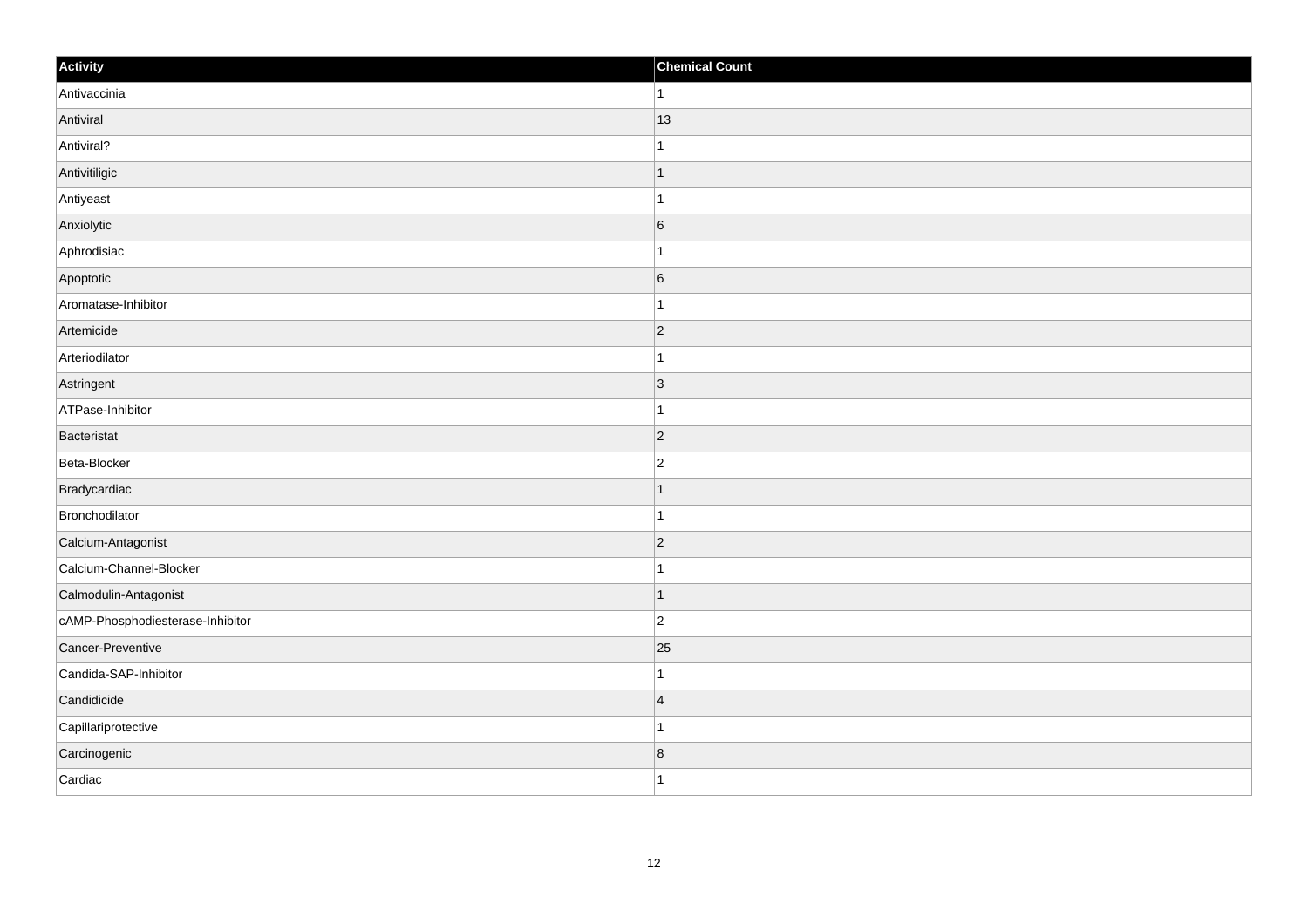| Activity                      | <b>Chemical Count</b> |
|-------------------------------|-----------------------|
| Cardioprotective              | $\overline{7}$        |
| Cardiotoxic                   | $\overline{1}$        |
| Caspase-8-Inducer             |                       |
| Catabolic                     | 1                     |
| Chelator                      | $\overline{c}$        |
| Chemopreventive               | $\overline{3}$        |
| Cholagogue                    | $ 2\rangle$           |
| Choleretic                    | $\,6$                 |
| Circulotonic                  |                       |
| Clastogenic                   | $\mathbf 1$           |
| <b>CNS-Active</b>             | 1                     |
| CNS-Depressant                |                       |
| Co-carcinogenic               | $\mathbf{1}$          |
| Collagen-Sparing              | $\mathbf{1}$          |
| Collagenic                    | $\mathbf 1$           |
| Comedolytic                   | $\overline{2}$        |
| COMT-Inhibitor                |                       |
| Contraceptive                 |                       |
| Copper-Antagonist             | $\mathbf{1}$          |
| Copper-Chelator               | $\overline{c}$        |
| Cosmetic                      | $ 2\rangle$           |
| COX-2-Inhibitor               | $\overline{4}$        |
| Cyclooxygenase-Inhibitor      | $6\phantom{.}6$       |
| Cytochrome-P450-1A2-Inhibitor | 1                     |
| Cytoprotective                | $\mathbf{1}$          |
| Cytotoxic                     | $\bf 8$               |
| Deiodinase-Inhibitor          | $\overline{c}$        |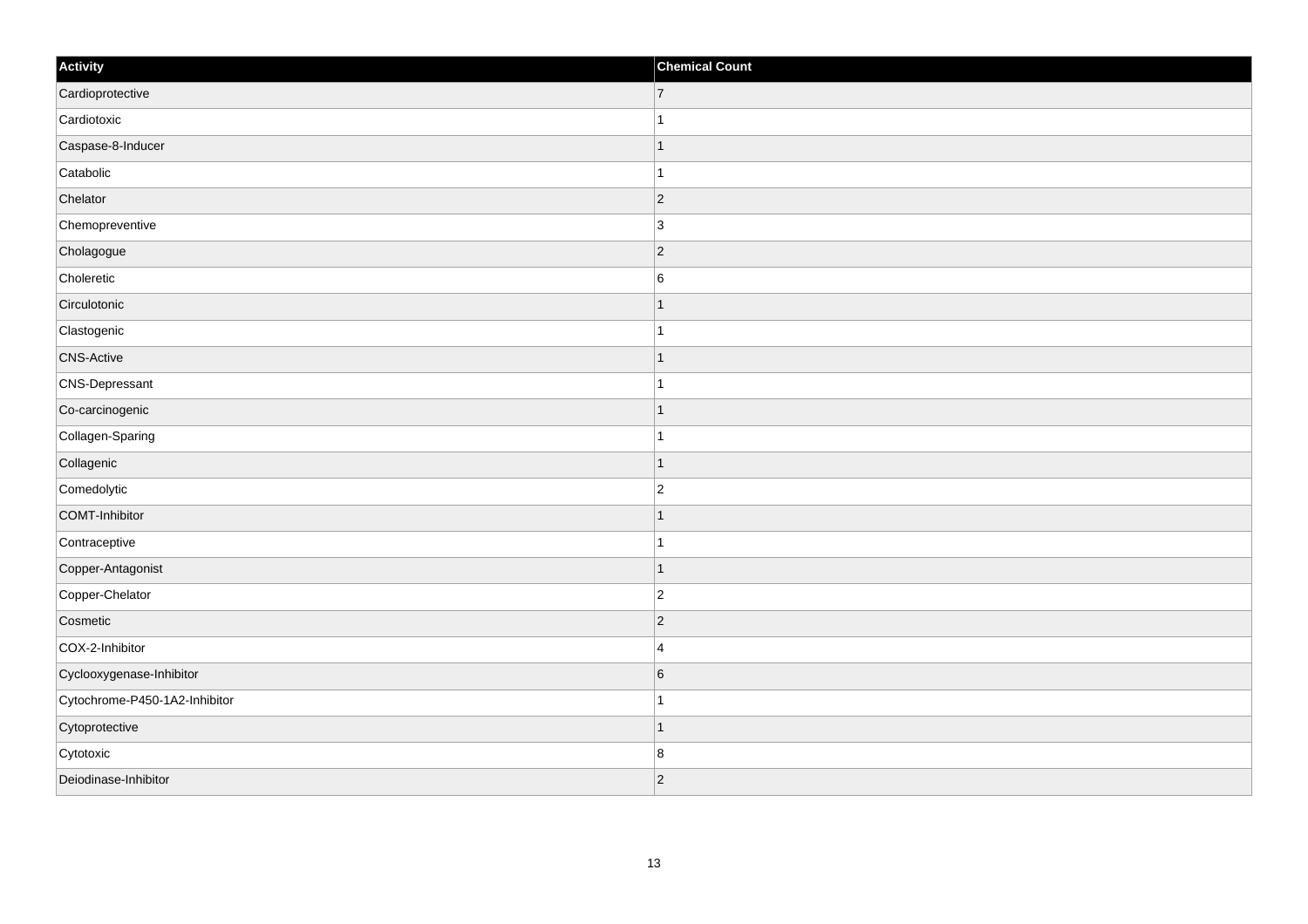| Activity                       | <b>Chemical Count</b>    |
|--------------------------------|--------------------------|
| Demulcent                      | $\overline{1}$           |
| Deodorant                      | $\overline{1}$           |
| Dermatitigenic                 | $\overline{c}$           |
| Detoxicant                     | 1                        |
| Detoxicant (Alcohol)           | 1                        |
| Diaphoretic?                   | $\vert$ 3                |
| Differentiator                 |                          |
| Diuretic                       | $\overline{7}$           |
| <b>DNA-Active</b>              |                          |
| <b>DNA-Protective</b>          | -1                       |
| Emetic                         | 1                        |
| Emollient                      |                          |
| Ergogenic                      |                          |
| Essential                      | $\overline{8}$           |
| Estrogenic                     | $\sqrt{5}$               |
| Febrifuge                      | -1                       |
| FLavor                         | $\overline{5}$           |
| Floral-Inhibitor               |                          |
| FPTase-Inhibitor               |                          |
| Fungicide                      | $\overline{8}$           |
| Fungistat                      |                          |
| Gastroprotective               | $\vert$ 2                |
| Glucosyl-Transferase-Inhibitor | 3                        |
| Glutathione-Depleting          | $\overline{\phantom{a}}$ |
| Glutathionigenic               | 1                        |
| Gonadotrophic                  | -1                       |
| Gram(+)icide                   | $\overline{1}$           |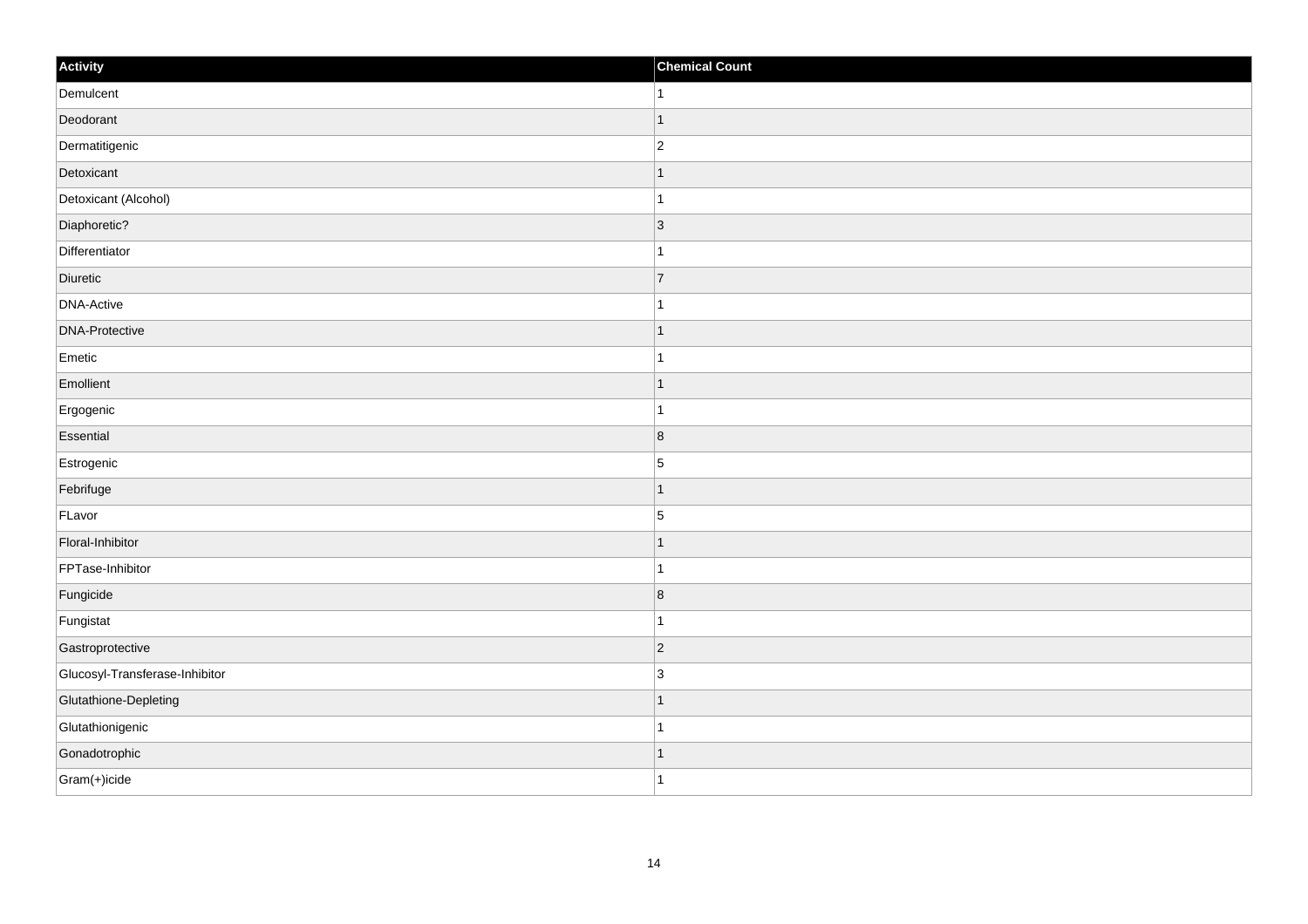| Activity             | <b>Chemical Count</b> |
|----------------------|-----------------------|
| Gram(-)icide         | $\vert$ 1             |
| Hemolytic            |                       |
| Hemostat             | $\vert 3 \vert$       |
| Hemostatic           |                       |
| Hepatocarcinogenic   |                       |
| Hepatomagenic        |                       |
| Hepatoprotective     | 12                    |
| Hepatotoxic          | 1                     |
| Hepatotropic         | $\vert$ 2             |
| Herbicide            |                       |
| Histamine-Inhibitor  |                       |
| HIV-RT-Inhibitor     | $\overline{4}$        |
| Hydrocholerectic     | -1                    |
| Hypercholesterolemic | $\overline{2}$        |
| Hypertensive         |                       |
| Hypnotic             |                       |
| Hypoammonemic        |                       |
| Hypoarginanemic      | -1                    |
| Hypocholesterolemic  | 16                    |
| Hypoglycemic         | $\overline{5}$        |
| Hypolipidemic        | $\vert$ 2             |
| Hypotensive          | 10                    |
| Hypouricemic         |                       |
| ICAM-1-Inhibitor     |                       |
| Immunomodulator      | 7                     |
| Immunostimulant      | $\overline{7}$        |
| Immunosuppressant    | $\overline{4}$        |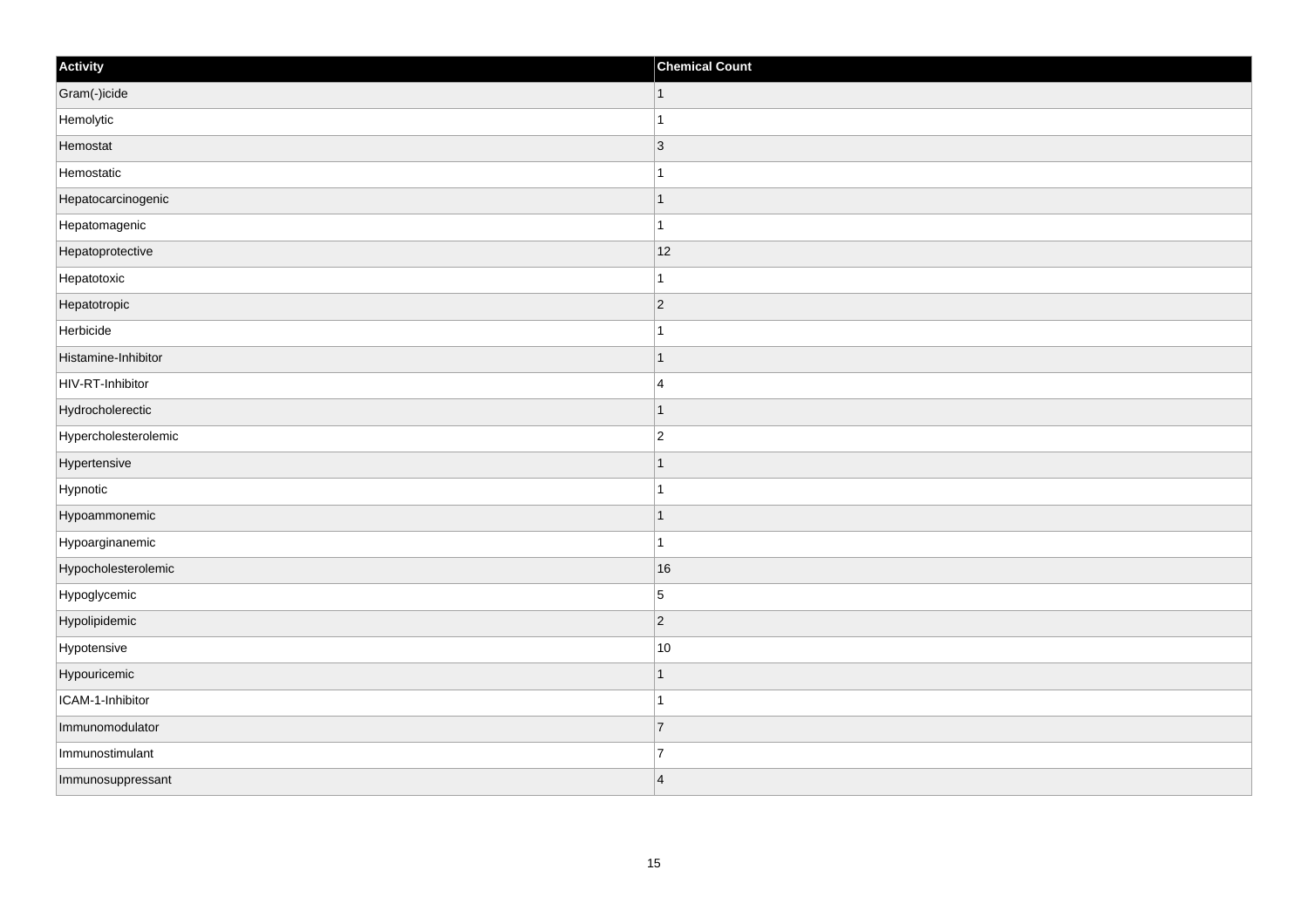| Activity                           | <b>Chemical Count</b>    |
|------------------------------------|--------------------------|
| iNOS-Inhibitor                     | $\overline{2}$           |
| Inotropic                          | $\vert$ 2                |
| Insectifuge                        | $6\phantom{.}6$          |
| Insulin-Sparing                    | 1                        |
| Insulinase-Inhibitor               | 1                        |
| Insulinogenic                      | $\vert$ 3                |
| Insulinotonic                      |                          |
| Iodothyronine-Deiodinase-Inhibitor | $\overline{\phantom{a}}$ |
| Irritant                           |                          |
| JNK-Inhibitor                      | -1                       |
| Juvabional                         | $\overline{2}$           |
| Keratolytic                        |                          |
| Larvicide                          |                          |
| Larvistat                          |                          |
| Laxative                           | $\overline{4}$           |
| Leptingenic                        | 1                        |
| Leukotriene-Inhibitor              | 1                        |
| Lipotropic                         | $\overline{\phantom{a}}$ |
| Lipoxygenase-Inhibitor             | $\overline{5}$           |
| Litholytic                         |                          |
| Lubricant                          | $\overline{4}$           |
| Lyase-Inhibitor                    | $\overline{\phantom{a}}$ |
| Lymphocytogenic                    | -1                       |
| MAO-A-Inhibitor                    | $\overline{\phantom{a}}$ |
| MAO-Inhibitor                      | $\overline{c}$           |
| Mast-Cell-Stabilizer               | -1                       |
| Metal-Chelator                     | $\overline{2}$           |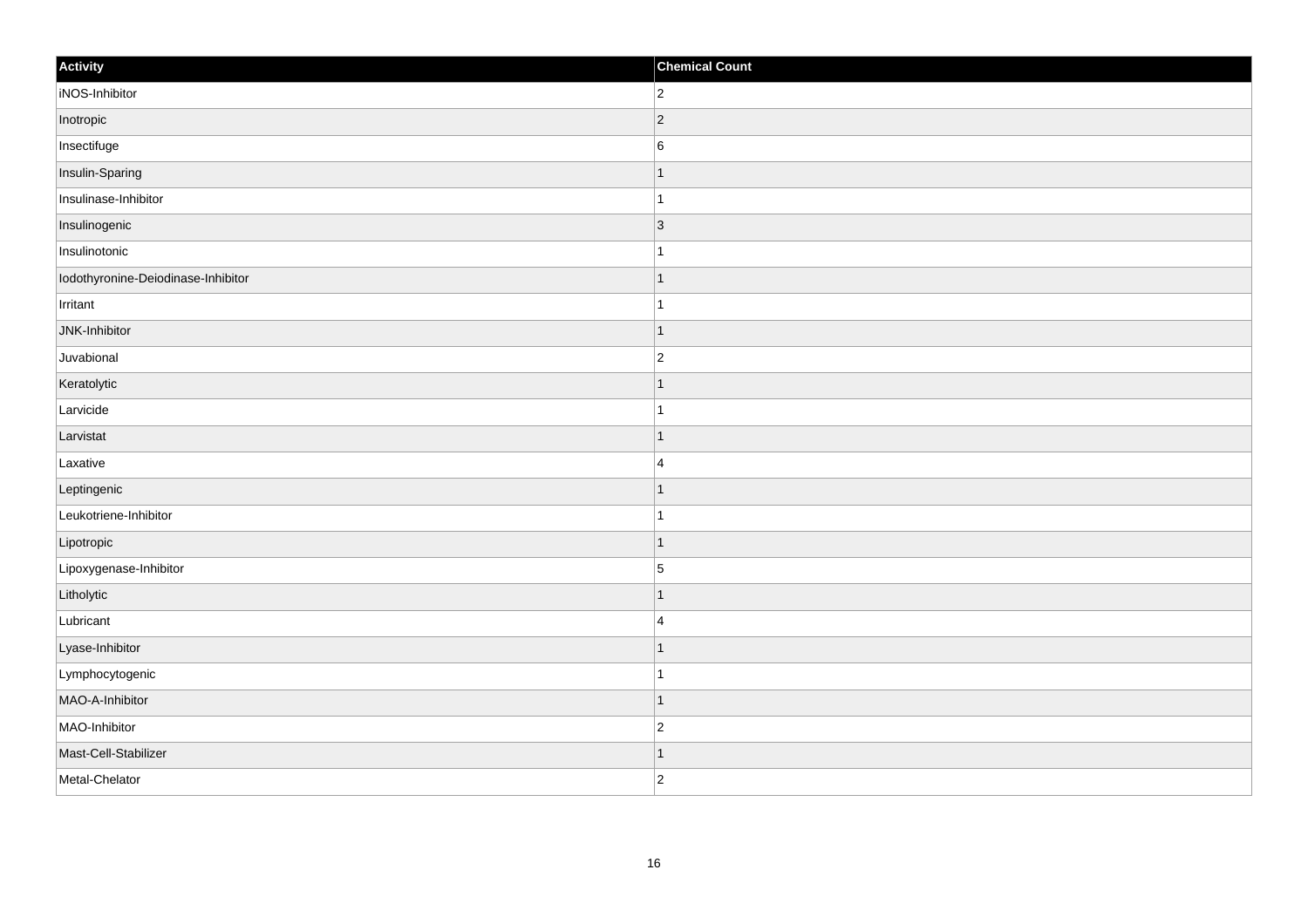| Activity                          | <b>Chemical Count</b> |
|-----------------------------------|-----------------------|
| Metal-Chelator (Copper)           | $\overline{2}$        |
| Metalloproteinase-Inhibitor       |                       |
| Metastatic                        |                       |
| MMP-9-Inhibitor                   | $\mathbf{1}$          |
| Monoamine-Precursor               | 3                     |
| Mosquitocide                      |                       |
| Mucogenic                         | $\mathbf 1$           |
| Mutagenic                         | $\overline{2}$        |
| Myorelaxant                       | $ 2\rangle$           |
| NADH-Oxidase-Inhibitor            | $\mathbf{1}$          |
| Natriuretic                       | $\overline{2}$        |
| Nematicide                        | 3                     |
| NEP-Inhibitor                     | $\mathbf 1$           |
| Nephrotoxic                       | $\overline{c}$        |
| Neuroexcitant                     |                       |
| Neuroinhibitor                    | 1                     |
| Neuroprotective                   | $\overline{2}$        |
| Neurotoxic                        |                       |
| Neurotransmitter                  | $\mathbf 1$           |
| NF-kB-Inhibitor                   | $\overline{c}$        |
| NO-Genic                          | 1                     |
| NO-Inhibitor                      | $\overline{5}$        |
| NO-Synthase-Inhibitor             | 1                     |
| Ornithine-Decarboxylase-Inhibitor | $\overline{4}$        |
| Osteogenic                        | $\mathbf 1$           |
| Ovulant                           | -1                    |
| Oxidant                           | $ 2\rangle$           |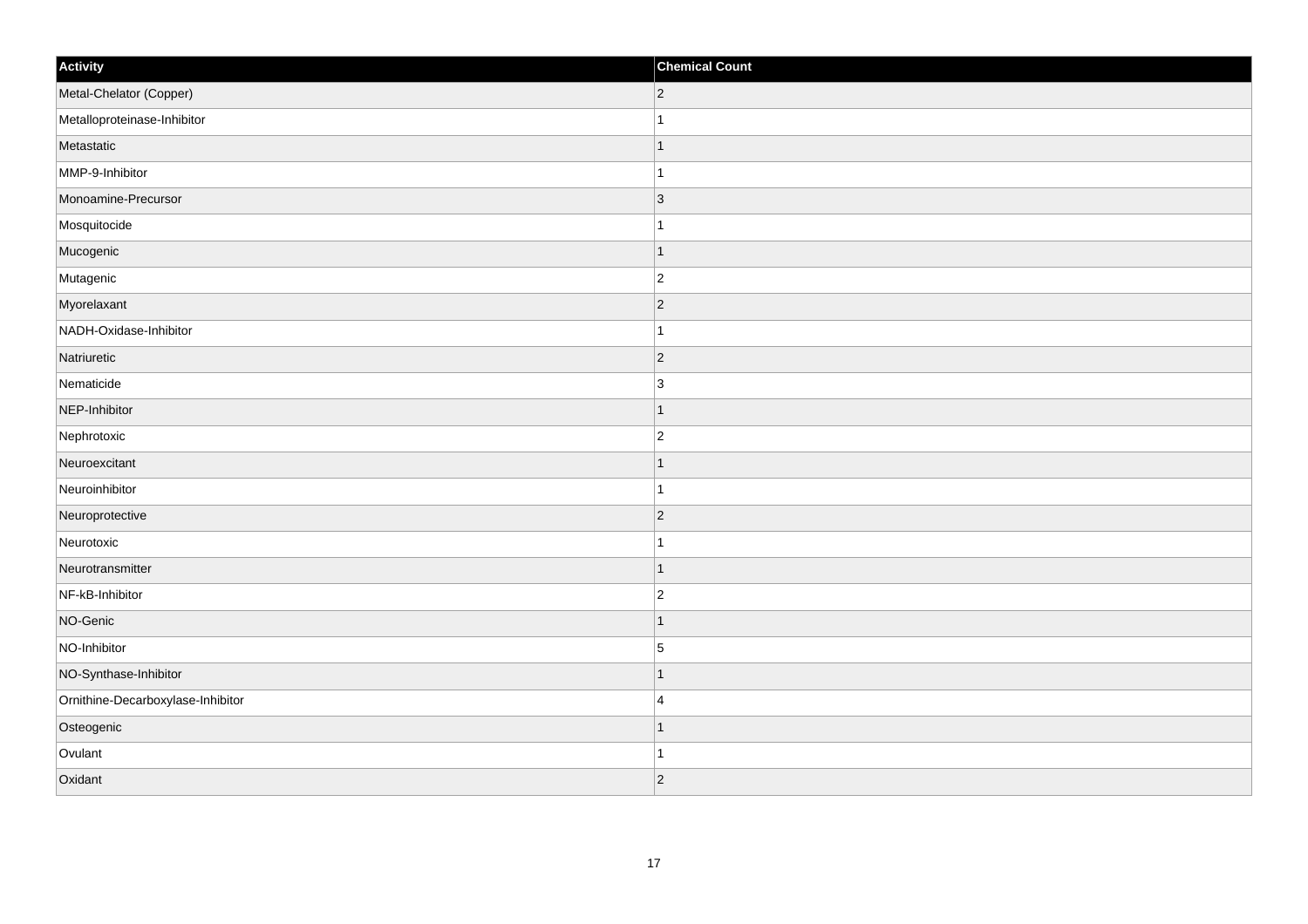| Activity                          | <b>Chemical Count</b> |
|-----------------------------------|-----------------------|
| P450-Inducer                      | $\mathbf{1}$          |
| P450-Inhibitor                    | $\overline{1}$        |
| PAF-Inhibitor                     |                       |
| Percutaneostimulant               | $\mathbf 1$           |
| Perfumery                         | $\overline{c}$        |
| Pesticide                         | 20                    |
| PGE2-Inhibitor                    | $\mathbf{1}$          |
| Phagocytotic                      | $\overline{2}$        |
| Phospholipase-Inhibitor           |                       |
| Phytoalexin                       | $\mathbf{1}$          |
| Pigment                           | $\mathbf{1}$          |
| Pituitary-Stimulant               | $\mathbf 1$           |
| PKC-Inhibitor                     | $\mathbf{1}$          |
| Plasmodicide                      | 1                     |
| Poultice                          |                       |
| Preservative                      | $\mathbf{1}$          |
| Prolactinogenic                   | $\mathbf{1}$          |
| Proliferant                       | $\overline{1}$        |
| Prooxidant                        | $\overline{3}$        |
| Propecic                          | $\overline{5}$        |
| Prostaglandigenic                 | $\overline{5}$        |
| Prostaglandin-Synthesis-Inhibitor | $\overline{4}$        |
| Protein-Kinase-C-Inhibitor        | $\mathbf 1$           |
| Protisticide                      | $\mathbf 1$           |
| Psychotropic                      | 1                     |
| PTK-Inhibitor                     | 1                     |
| Quinone-Reductase-Inducer         | 3                     |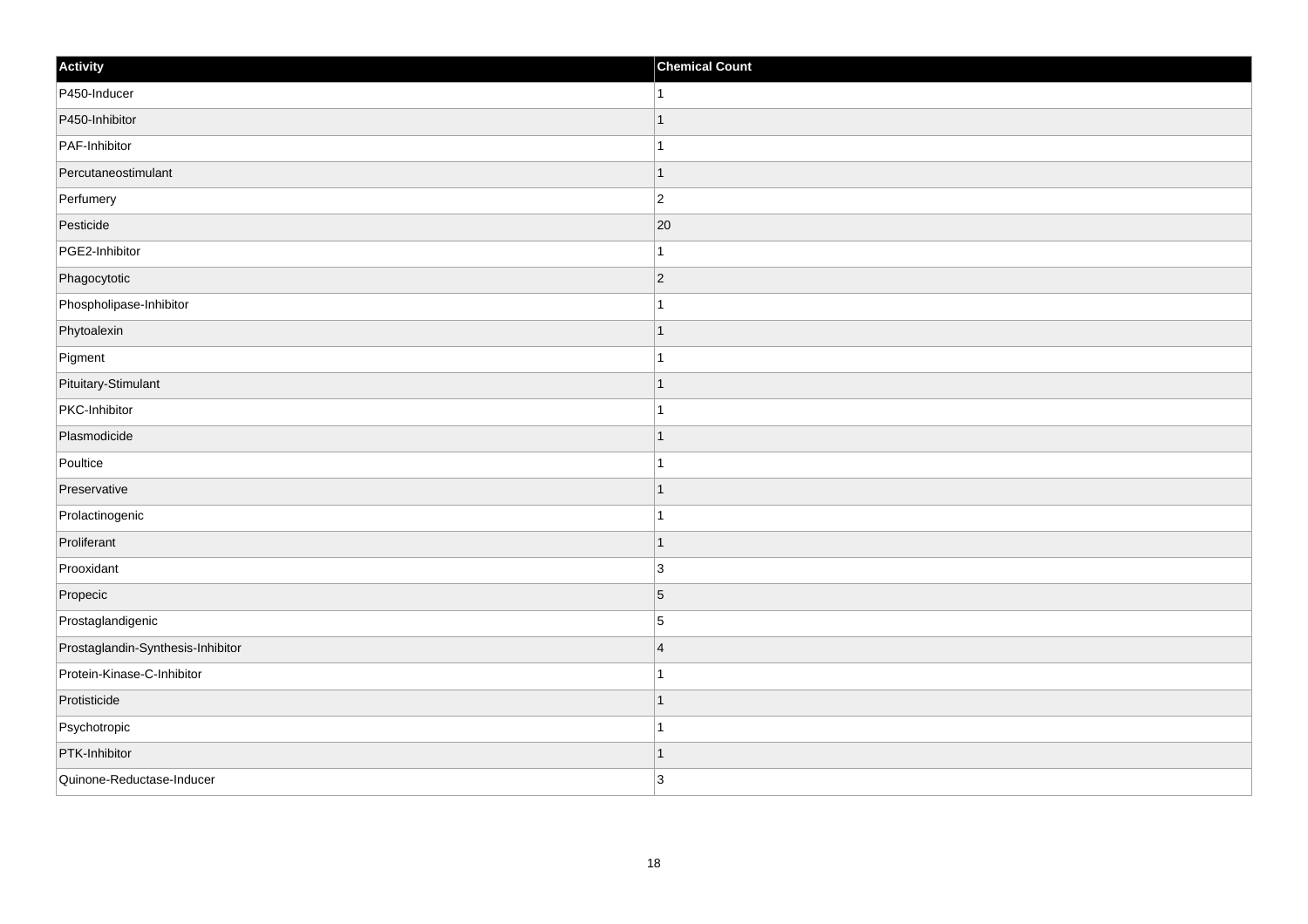| Activity                   | <b>Chemical Count</b> |
|----------------------------|-----------------------|
| Roborant                   | $\vert$ 1             |
| Schizophrenigenic          |                       |
| Secretogogue               | $\vert$ 2             |
| Sedative                   | 3                     |
| Serotoninergic             |                       |
| Soap                       | $\overline{c}$        |
| Spermicide                 | -1                    |
| Spermigenic                | $\overline{2}$        |
| Styptic                    |                       |
| Sunscreen                  | $\overline{3}$        |
| Suppository                |                       |
| Teratologic                | $\overline{2}$        |
| Testosteronigenic          | -1                    |
| Thermogenic                | -1                    |
| Tineacide                  |                       |
| TNF-alpha-Inhibitor        | $\overline{c}$        |
| TOPO-2-Inhibitor           |                       |
| Topoisomerase-I-Antagonist |                       |
| Topoisomerase-I-Inhibitor  | $\vert$ 3             |
| Topoisomerase-II-Inhibitor | $\overline{2}$        |
| Tranquilizer               | $\vert$ 2             |
| Tremorigenic               |                       |
| Trichomonicide             |                       |
| Tumor-Promoter             | 1                     |
| Tumorigenic                | $ 2\rangle$           |
| Tyrosinase-Inhibitor       | $\overline{4}$        |
| Tyrosine-Kinase-Inhibitor  |                       |